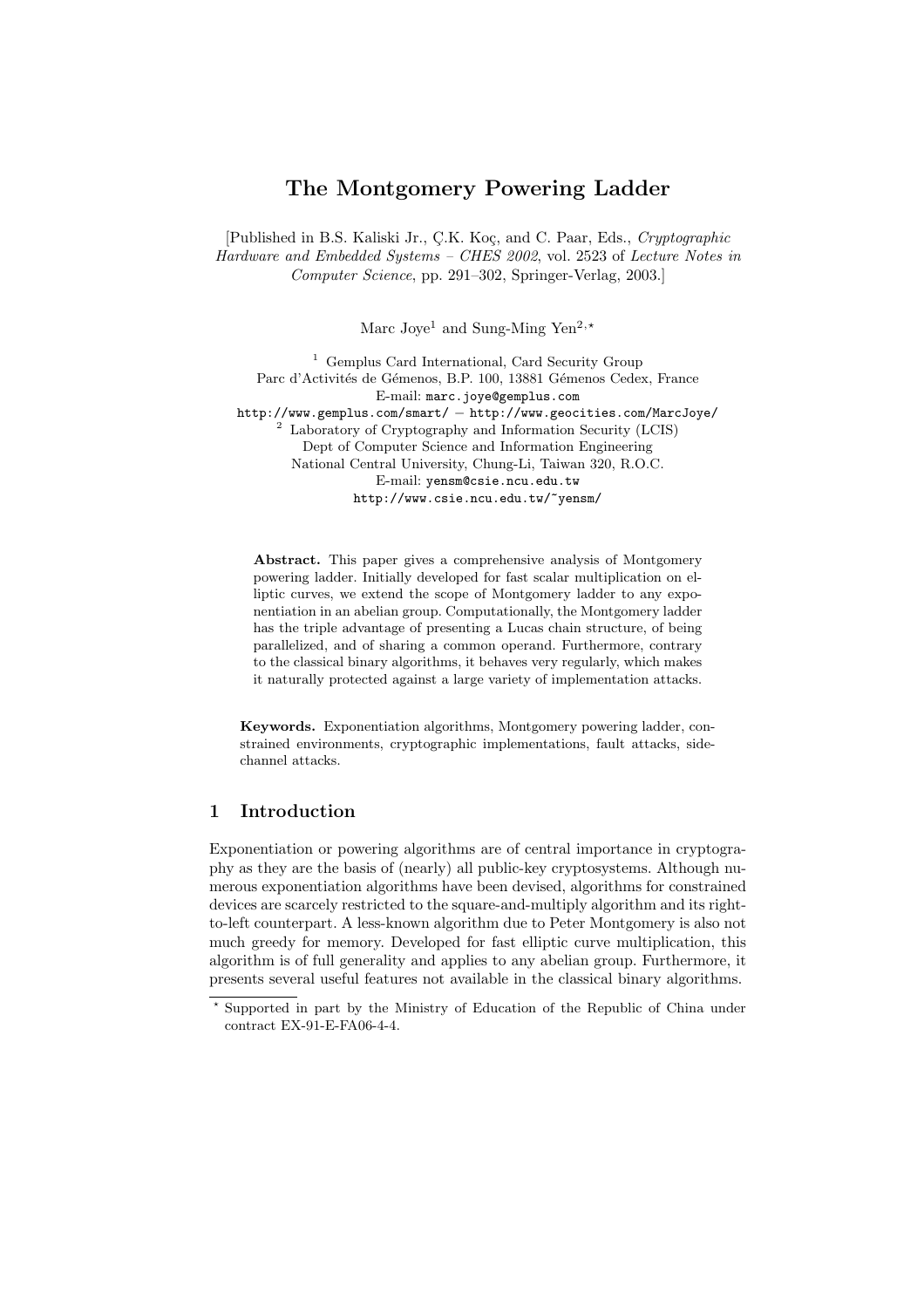This paper is aimed at giving a thorough analysis of Montgomery ladder, considering both the efficiency and security issues. Among other things, we show how it reduces the memory requirements for elliptic curve computations or how it speeds up by a factor of up to 50% the evaluation of full Lucas sequences. For (modular) exponentiation, we show that Montgomery ladder can be combined with the common-multiplicand technique, leading to a 33% speed-up factor. The Montgomery ladder is also prone to parallel implementations; on a bi-processor device, the running time is divided by two, compared to the non-parallel version. Last but not least, Montgomery ladder is a prime choice for a secure exponentiation as its high regularity makes it naturally resistant to various side-channel and fault attacks. A slight variant protected against the M safe-error attack is presented.

The rest of this paper is organized as follows. The next section presents the Montgomery ladder in terms of group-theoretic language. In Section 3, we analyze the efficiency of Montgomery ladder and compare it to the classical binary ladders. Section 4 analyzes the security of Montgomery ladder towards implementation attacks. Finally, we conclude in Section 5.

# 2 Montgomery Ladder

Originally, the so-called Montgomery ladder [16] was proposed as a means to speed up scalar multiplication in the context of elliptic curves. It has been then rediscovered several times and applied to different settings.

To ease the discussion, we give hereafter a higher description of the algorithm. We consider the general problem of computing  $y = g^k$  in a (multiplicatively written) abelian group  $\mathbb{G}$ , on input g and k. Let  $\sum_{i=0}^{t-1} k_i 2^i$  be the binary expansion of exponent  $k$ . The Montgomery ladder relies on the following observation. Defining exponent  $k$ . The Montgomery ladder renes on<br>  $L_j = \sum_{i=j}^{t-1} k_i 2^{i-j}$  and  $H_j = L_j + 1$ , we have

$$
L_j = 2L_{j+1} + k_j = L_{j+1} + H_{j+1} + k_j - 1 = 2H_{j+1} + k_j - 2
$$

and so we obtain

$$
(L_j, H_j) = \begin{cases} (2L_{j+1}, L_{j+1} + H_{j+1}) & \text{if } k_j = 0, \\ (L_{j+1} + H_{j+1}, 2H_{j+1}) & \text{if } k_j = 1. \end{cases}
$$
 (1)

Suppose that, at each iteration, a first register, say  $R_0$ , is used to contain the value of  $g^{L_j}$  and that a second register, say  $R_1$ , is used to contain the value of  $g^{H_j}$ . Equation (1) implies that

$$
(g^{L_j}, g^{H_j}) = ((g^{L_{j+1}})^2, g^{L_{j+1}} \cdot g^{H_{j+1}})
$$
 if  $k_j = 0$ 

and

$$
(g^{L_j}, g^{H_j}) = (g^{L_{j+1}} \cdot g^{H_{j+1}}, (g^{H_{j+1}})^2)
$$
 if  $k_j = 1$ .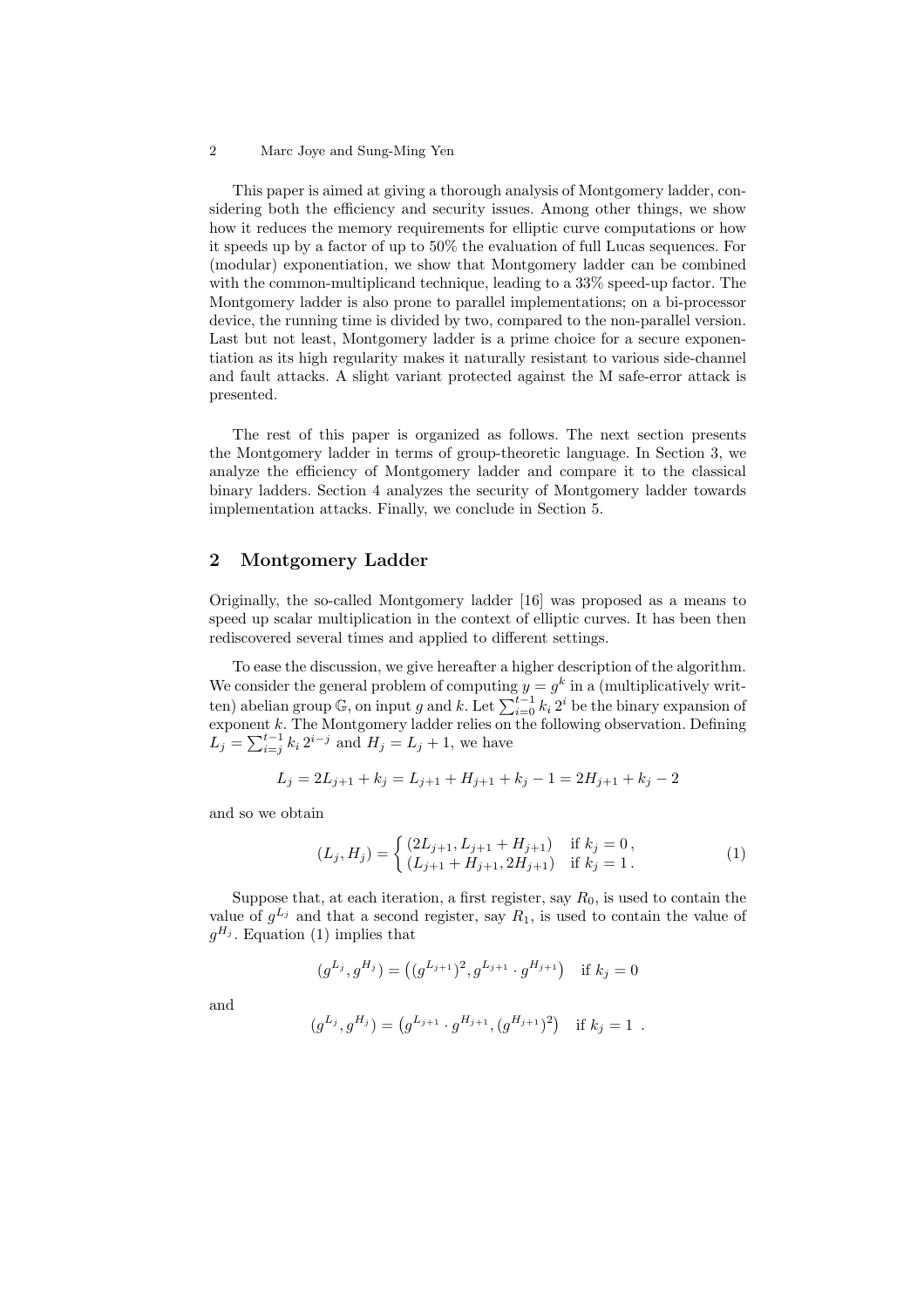```
Input: g, k = (k_{t-1}, \ldots, k_0)_2Output: y = g^kR_0 \leftarrow 1; R_1 \leftarrow gfor j = t - 1 downto 0 do
   if (k_j = 0) then
      R_1 \leftarrow R_0 R_1; R_0 \leftarrow (R_0)^2else [if (k_j = 1)]
      R_0 \leftarrow R_0 R_1; R_1 \leftarrow (R_1)^2return R_0
```
Fig. 1. Montgomery ladder

Remarking that  $L_0 = k$ , this leads to an elegant algorithm for evaluating  $y = g^k$ : the Montgomery ladder.

For cryptographic applications, the group  $\mathbb{G}$  may be taken as  $\mathbb{Z}_N^*$  (e.g., for RSA or Rabin encryption/signature),  $\mathbb{F}_q^*$  (e.g., for DH key exchange), the elements of a Lucas sequences (e.g., for LUC signature), the points of an elliptic curve (e.g., for ECDSA signature),  $\dots$  Other practical applications include fast primality tests and factorization algorithms.

# 3 Efficiency Analysis

The most widely used algorithm for computing  $g^k$  are the square-and-multiply algorithm, which processes the bits of exponent  $k$  from the left to the right  $(Fig. 2(a))$ , and its right-to-left counterpart  $(Fig. 2(b))$ . We restrict our attention to constrained environments and do not consider more sophisticated exponentiation algorithms (see [7] for a survey).

| Input: $q, k = (k_{t-1}, \ldots, k_0)_2$     | Input: $g, k = (k_{t-1}, \ldots, k_0)_2$                                                                                                                                                                                                                                                                           |
|----------------------------------------------|--------------------------------------------------------------------------------------------------------------------------------------------------------------------------------------------------------------------------------------------------------------------------------------------------------------------|
| Output: $y = g^k$                            | Output: $y = g^k$                                                                                                                                                                                                                                                                                                  |
| $R_0 \leftarrow 1: R_1 \leftarrow q$         | $R_0 \leftarrow 1$ ; $R_1 \leftarrow q$                                                                                                                                                                                                                                                                            |
| for $j=t-1$ downto 0 do                      | for $i=0$ to $t-1$ do                                                                                                                                                                                                                                                                                              |
| $R_0 \leftarrow (R_0)^2$                     | if $(k_j = 1)$ then $R_0 \leftarrow R_0 R_1$                                                                                                                                                                                                                                                                       |
| if $(k_i = 1)$ then $R_0 \leftarrow R_0 R_1$ | $R_1 \leftarrow (R_1)^2$                                                                                                                                                                                                                                                                                           |
| return $R_0$                                 | return $R_0$                                                                                                                                                                                                                                                                                                       |
|                                              | $\sqrt{1}$ $\sqrt{1}$ $\sqrt{1}$ $\sqrt{1}$ $\sqrt{1}$ $\sqrt{1}$ $\sqrt{1}$ $\sqrt{1}$ $\sqrt{1}$ $\sqrt{1}$ $\sqrt{1}$ $\sqrt{1}$ $\sqrt{1}$ $\sqrt{1}$ $\sqrt{1}$ $\sqrt{1}$ $\sqrt{1}$ $\sqrt{1}$ $\sqrt{1}$ $\sqrt{1}$ $\sqrt{1}$ $\sqrt{1}$ $\sqrt{1}$ $\sqrt{1}$ $\sqrt{1}$ $\sqrt{1}$ $\sqrt{1}$ $\sqrt{1$ |

(a) Left-to-right binary algorithm

(b) Right-to-left binary algorithm

Fig. 2. Classical binary ladders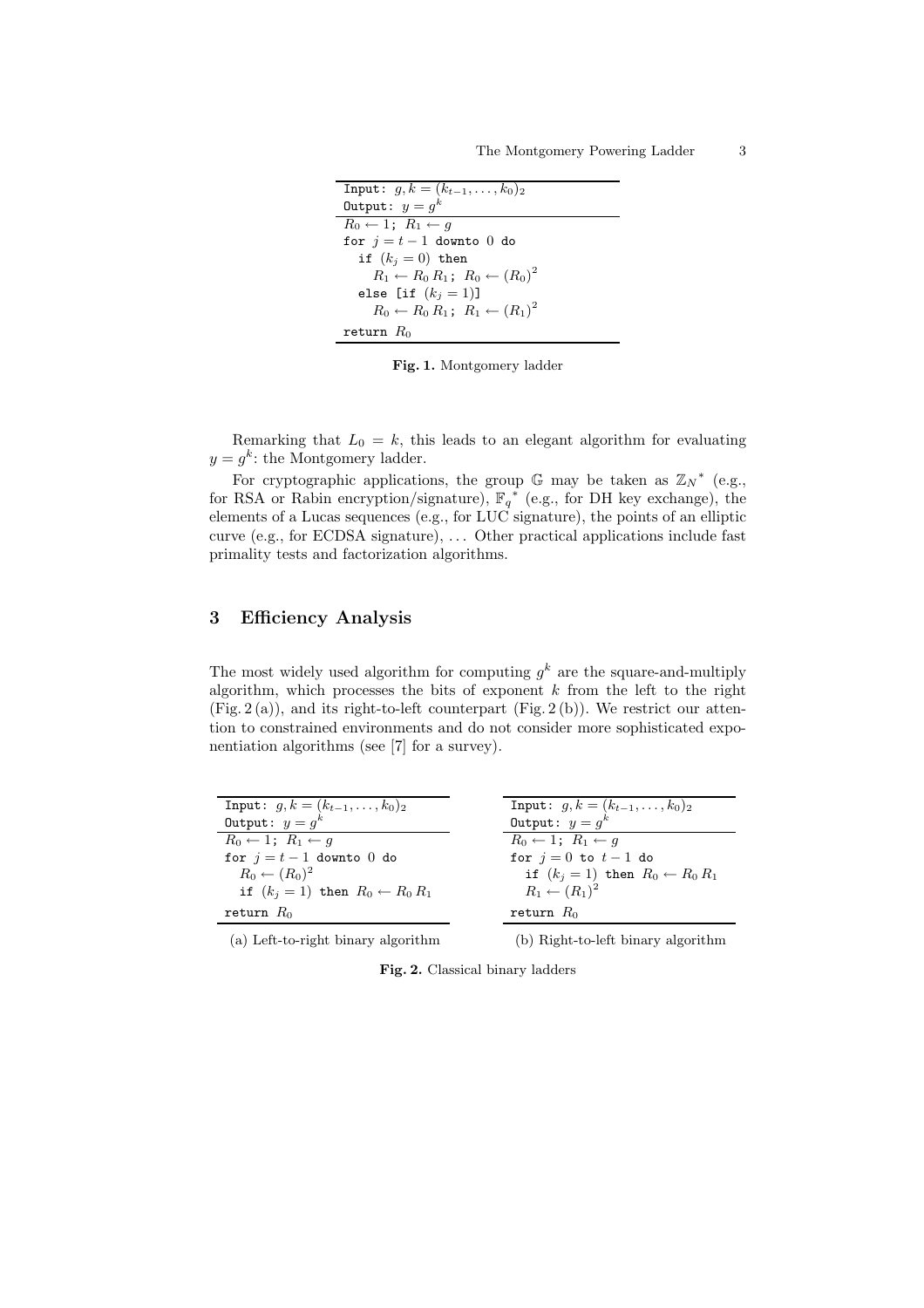From a computational perspective, the Montgomery ladder (Fig. 1), in its basic version, appears inferior to the classical binary algorithms as it requires 2t multiplications instead of 1.5t multiplications, on average. Nevertheless, in some cases, the Montgomery ladder may reveal itself more efficient by observing that

- 1. the value  $R_1/R_0$  is invariant throughout the algorithm (and so equals g);
- 2. at each iteration, the two multiplications are independent;
- 3. at each iteration, the two multiplications share a common operand.

### 3.1 Lucas chains

The key property of Montgomery ladder (Fig. 1) is that the relation  $R_1/R_0 =$ g (or equivalently,  $R_1 = R_0 g$ ) is maintained invariant. This was noticed by Montgomery [16, 17] and applied to the ECM factorization method for a special class of elliptic curves.

| Input: $G, k = (1, k_{t-2}, \ldots, k_0)_2$        |
|----------------------------------------------------|
| Output: $Y = kG$                                   |
| $R_0 \leftarrow G$ ; $R_1 \leftarrow 2G$           |
| for $i=t-2$ downto 0 do                            |
| if $(k_i = 0)$ then                                |
| $R_1 \leftarrow R_0 + R_1$ ; $R_0 \leftarrow 2R_0$ |
| else [if $(k_i = 1)$ ]                             |
| $R_0 \leftarrow R_0 + R_1$ ; $R_1 \leftarrow 2R_1$ |
| return $R_0$                                       |

Fig. 3. Montgomery ladder for elliptic curves

Let  $R_0$  and  $R_1 \in E(\mathbb{K})$  be two points on an elliptic curve E defined over a field K. If the difference  $G := R_1 - R_0$  is known then the x-coordinate of point  $Y = kG$  can be computed from the x-coordinate of  $R_0$ , the x-coordinate of point  $R_1$  and the x- and y-coordinates of point  $G$  [16]. Agnew *et al.* [2] (see also [13]) later observed (for binary fields  $K$ ) that the y-coordinate of  $R_0$  can easily be recovered when point G and the x-coordinates of  $R_0$  and of  $R_0 + G (= R_1)$ are known. This was extended to fields  $\mathbb K$  of characteristic  $p > 3$  in [18, 19] (see also [3, 6, 8] for general Weierstraß elliptic curves).

Because the computations can be carried out with the  $x$ -coordinates only, a lot of multiplications (in field  $K$ ) are saved, resulting in an algorithm faster than the classical binary algorithms (Fig. 2). Additionally, fewer memory is required since the y-coordinates need not to be handled (and thus stored) during the computation of  $x(kG)$ . The y-coordinate of  $kG$ ,  $y(kG)$ , is computed at the end of the algorithm from  $G, x(kG)$  and  $x(kG+G)$ .

A similar technique exists for Lucas sequences. The special Lucas sequence  ${V_k(P, 1)}$  with parameter  $Q = 1$  is considered in [27] and the general case,

<sup>4</sup> Marc Joye and Sung-Ming Yen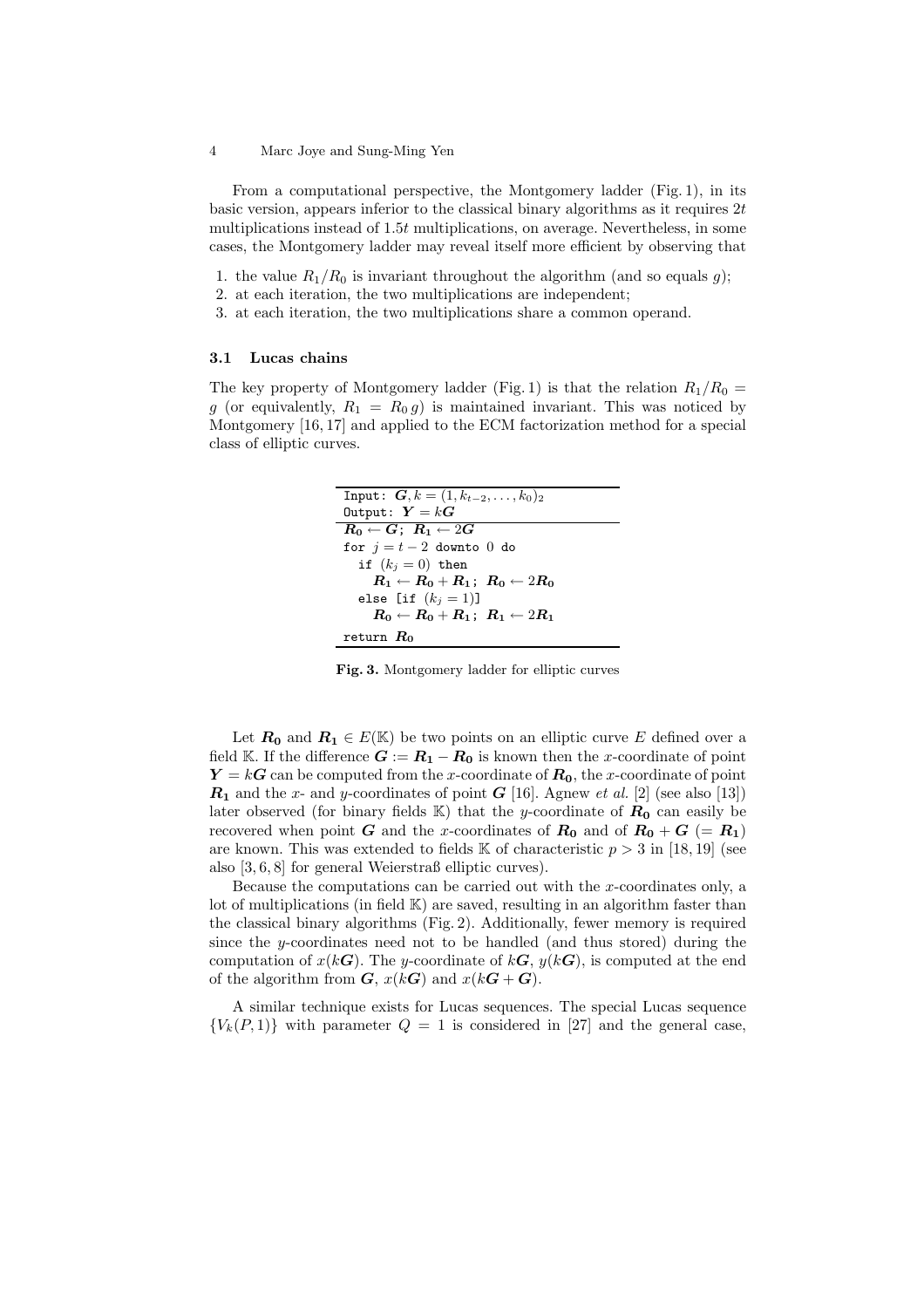${V_k(P,Q)}$  along with the 'sister' sequence  ${U_k(P,Q)}$  is addressed in [9] (see also [1, Section A.2.4]).

Input: 
$$
P, Q, k = (k_{t-1},..., k_0)_2
$$
  
\nOutput:  $y = V_k(P, Q)$   
\n $V_0 \leftarrow 2; V_1 \leftarrow P; q_0 \leftarrow 1; q_1 \leftarrow 1$   
\nfor  $j = t - 1$  down to 0 do  
\n $q_0 \leftarrow q_0 q_1$   
\nif  $(k_j = 0)$  then  
\n $q_1 \leftarrow q_0$   
\n $V_1 \leftarrow V_0 V_1 - P q_0; V_0 \leftarrow V_0^2 - 2q_0$   
\nelse [if  $(k_j = 1)$ ]  
\n $q_1 \leftarrow Q q_0$   
\n $V_0 \leftarrow V_0 V_1 - P q_0; V_1 \leftarrow V_1^2 - 2q_1$   
\nreturn  $V_0$ 

Fig. 4. Montgomery ladder for Lucas sequences

Analogously to elliptic curves, given  $(V_1, U_1) = (P, 1)$ ,  $V_k$  and  $V_{k+1}$ , the value of  $U_k$  can be recovered as  $U_k = \frac{2V_{k+1} - PV_k}{\Delta}$  with  $\Delta = P^2 - 4Q$ . Provided that division by  $\Delta$  is inexpensive or that the value of  $\Delta^{-1}$  is precomputed, this saves one multiplication per iteration compared to [9], resulting in a 22% improvement in the general case and a 50% improvement when  $Q = 1$ .

#### 3.2 Parallel computing

A second property of Montgomery ladder is its intrinsic disposition of being parallelized. This feature may reveal very useful in the near future as recent cryptographic tokens come equipped with several arithmetical co-processors [6, Section 5].

To exhibit the parallel nature of Montgomery ladder, we simplify the presentation of Fig. 1. Using  $k_j$  and its negation  $\neg k_j$  as register indexes, the two different cases can be rewritten into a single statement as

$$
R_{\neg k_j} \leftarrow R_0 R_1; R_{k_j} \leftarrow (R_{k_j})^2.
$$

Hence, we clearly see that the two multiplications can be evaluated independently.

For a modular exponentiation, if we denote by  $M$  the time for performing a multiplication, an optimized squaring takes roughly 0.8M. So, on a bi-processor device, each iteration is performed in time  $M$ . As a result, the parallel version of the Montgomery ladder nearly attains the optimal 200% speed-up factor, over the standard Montgomery ladder (Fig. 1), for an RSA-type implementation. For elliptic curve implementations, the addition of two points or the doubling are further dissimilar [8], so that the expected gain seems sub-optimal; it is however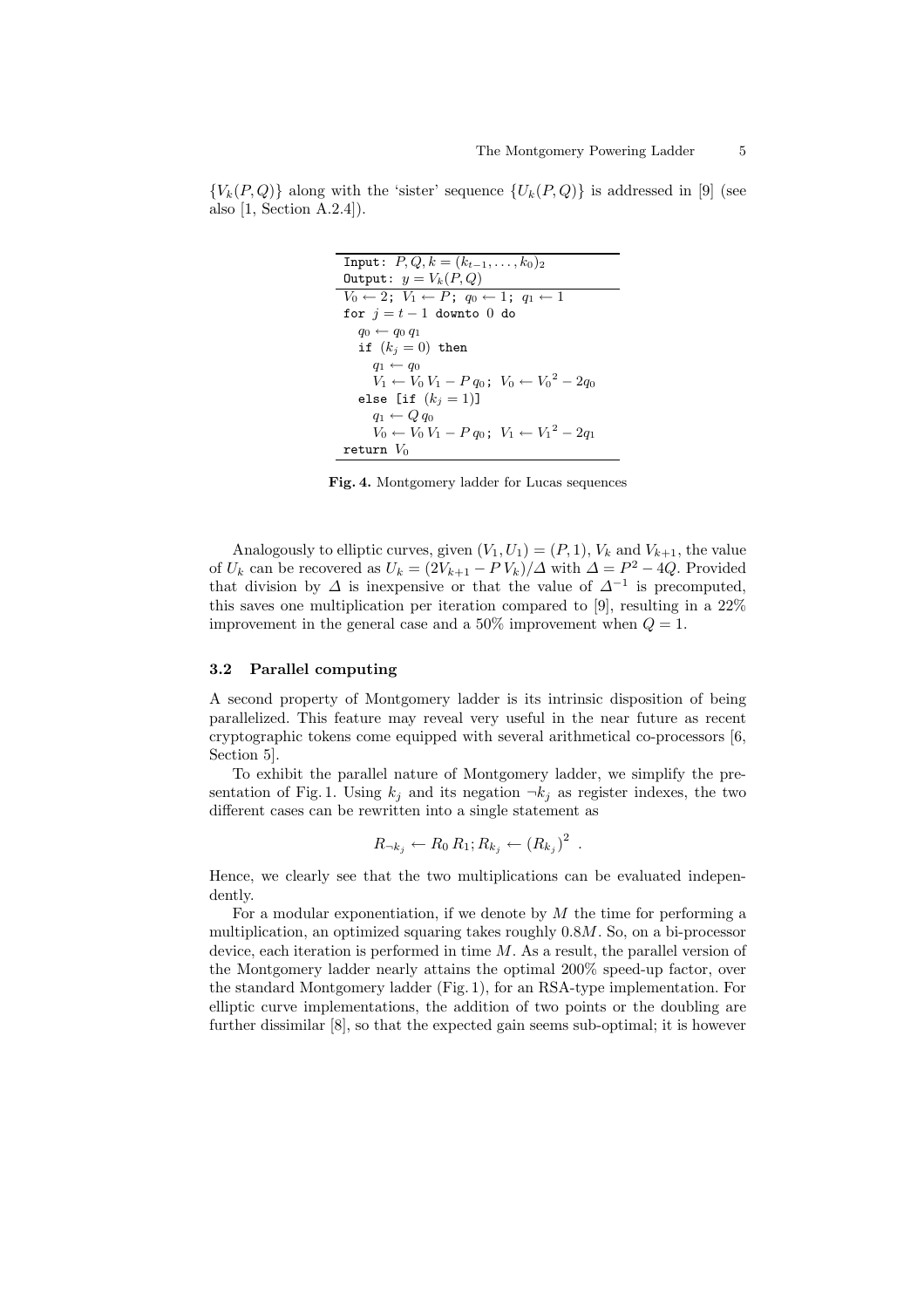```
Input: g, k = (k_{t-1}, \ldots, k_0)_2Output: y = g^kR_0 \leftarrow 1; R_1 \leftarrow gfor j = t - 1 downto 0 do
    /* Processor 1 */ /* Processor 2 */
    R_{\neg k_j} \leftarrow R_0 R_1R_{k_j} \leftarrow (R_{k_j})2
return R_0
```
Fig. 5. Parallel Montgomery ladder

possible to combine the operations of addition and doubling to lower the number of (field) multiplications [6] to nearly obtain the 200% speed-up factor.

#### 3.3 Common-multiplicand multiplication

A third property of Montgomery ladder is that the two multiplications share a common operand: both multiplications involve  $R_0$  when  $k_j = 0$  and  $R_1$  when  $k_j = 1$ . The 'common-multiplicand multiplication' method [26] is thus applicable. The method was initially developed to speed up the right-to-left binary algorithm (Fig. 2 (b)). Generalizations and improvements can be found in [22, 23].

The basic idea consists in rewriting the two involved multiplications with logical operators. Defining  $R_{com} = (R_0 \text{ AND } R_1)$  and  $R_{i,c} = (R_i \text{ XOR } R_{com})$ , we have

$$
R_i = R_{i,c} + R_{com}, \quad i \in \{0, 1\} \tag{2}
$$

Assume  $k_j = 1$  (the case  $k_j = 0$  is similar). Then the Montgomery ladder requires the computation of  $R_0 \leftarrow R_0 R_1$  and  $R_1 \leftarrow R_1 R_1$ . From Eq. (2), this can be evaluated as  $R_0 \leftarrow R_{0,c} R_1 + R_{com} R_1$  and  $R_1 \leftarrow R_{1,c} R_1 + R_{com} R_1$ . On average, the Hamming weight (i.e., the number of nonzero bits) of  $R_{com}$  and  $R_{i,c}$  is twice smaller to that of  $R_i$  [27]. Consequently, each multiplication now requires half less binary additions, on average, that is, a 33% expected gain since the common multiplication  $R_{com} R_1$  is only evaluated once.

For a modular exponentiation, the common-multiplicand method is particularly suited in certain hardware realizations (when logical operations can be processed in parallel with arithmetical operations). When the group law is more involved (as on elliptic curves), it may lead to software optimizations as well as several common (basic) operations (e.g., a field multiplication) may be saved [15].

### 4 Security Analysis

This section analyzes the security of Montgomery ladder towards implementation attacks. We distinguish two types of implementation attacks: side-channel attacks and fault attacks.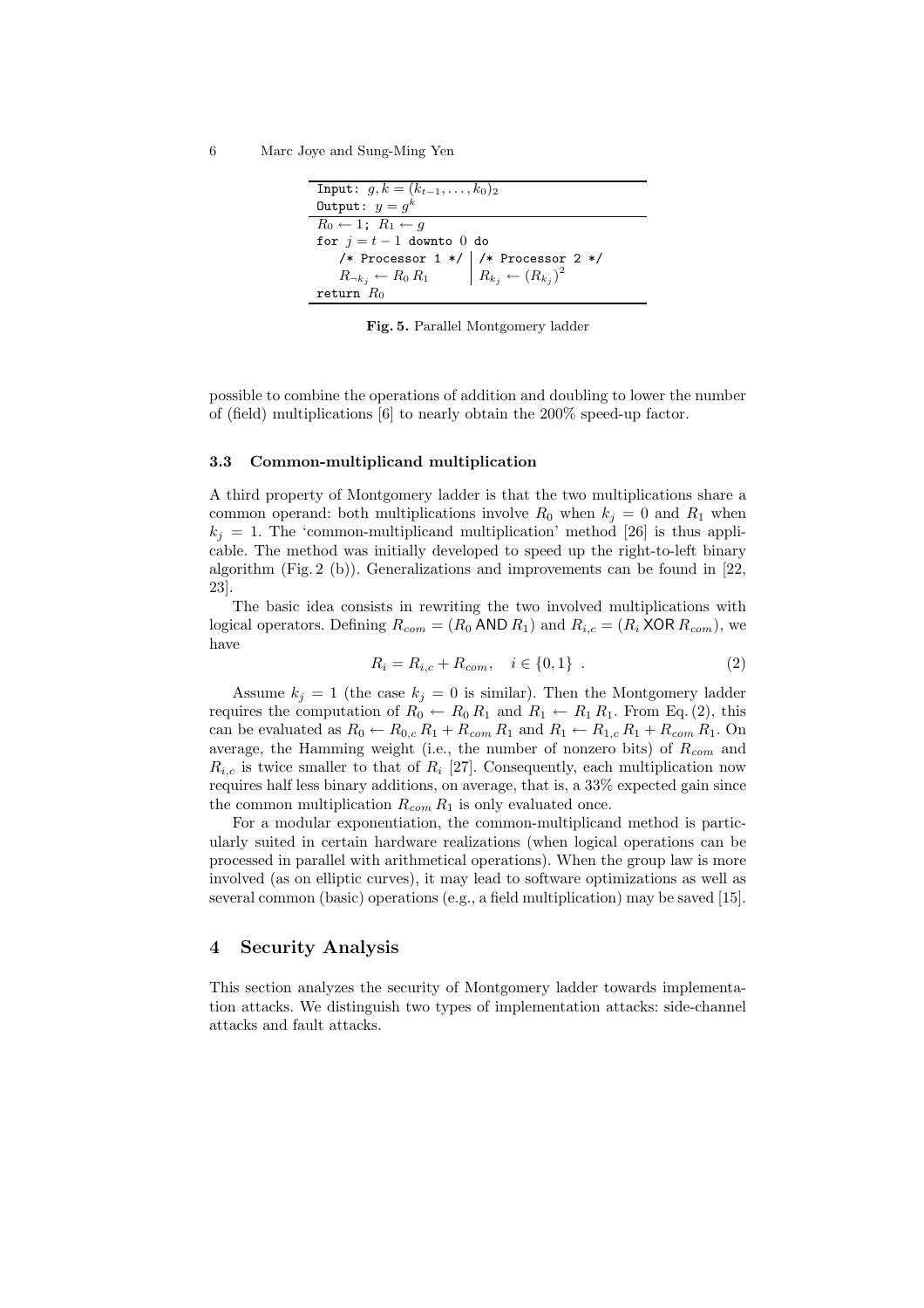#### 4.1 Side-channel attacks

Side-channel attacks are based on the observation that some side-channel information (e.g., timing [12] or power consumption [11]) depends on the instruction being executed and/or the data being handled.

The standard binary ladders (Fig. 2) contains conditional branchings. If the conditional branching is driven by secret data (namely, if the bits of exponent  $k$  in the computation of  $y = g^k$  are secret) and if the two branches behave differently regarding some side-channel analysis (e.g., simple power analysis (SPA)) then secret data can be retrieved. To this end, dummy operations are added to the basic algorithms, so that they behave more regularly [4].

| Input: $g, k = (k_{t-1}, \ldots, k_0)_2$            | Input: $g, k = (k_{t-1}, \ldots, k_0)_2$            |
|-----------------------------------------------------|-----------------------------------------------------|
| Output: $y = g^k$                                   | Output: $y = g^k$                                   |
| $R_0 \leftarrow 1$ ; $R_2 \leftarrow q$             | $R_0 \leftarrow 1$ ; $R_2 \leftarrow q$             |
| for $j=t-1$ downto 0 do                             | for $j=0$ to $t-1$ do                               |
| $b \leftarrow \neg k_i$                             | $b \leftarrow \neg k_i$                             |
| $R_0 \leftarrow (R_0)^2$ ; $R_b \leftarrow R_b R_2$ | $R_b \leftarrow R_0 R_2$ ; $R_2 \leftarrow (R_2)^2$ |
| return $R_0$                                        | return $R_0$                                        |
| (a) Left-to-right binary algorithm                  | (b) Right-to-left binary algorithm                  |

Fig. 6. (Simple) side-channel protected classical binary ladders

As it clearly appears in the next figure, the Montgomery ladder is already highly regular. Whatever the processed bit, there is always a multiplication followed by a squaring.

| Input: $g, k = (k_{t-1}, \ldots, k_0)_2$                          |
|-------------------------------------------------------------------|
| Output: $y = g^k$                                                 |
| $R_0 \leftarrow 1$ ; $R_1 \leftarrow q$                           |
| for $i=t-1$ downto 0 do                                           |
| $R_{\neg k_j} \leftarrow R_0 R_1; R_{k_j} \leftarrow (R_{k_j})^2$ |
| return $R_0$                                                      |

Fig. 7. (Simple) side-channel protected montgomery ladder

Provided that the writing in registers  $R_0$  and  $R_1$  (resp. that the squaring of registers  $R_0$  and  $R_1$ ) cannot be distinguished from a *single* side-channel measurement, the Montgomery ladder can be implemented to prevent a given  $[sim]$ ple] side-channel attack. It is worth noting that protections against simple sidechannel attacks do not ward off the differential attacks, consisting in acquiring several side-channel measurements of different executions of the same algorithm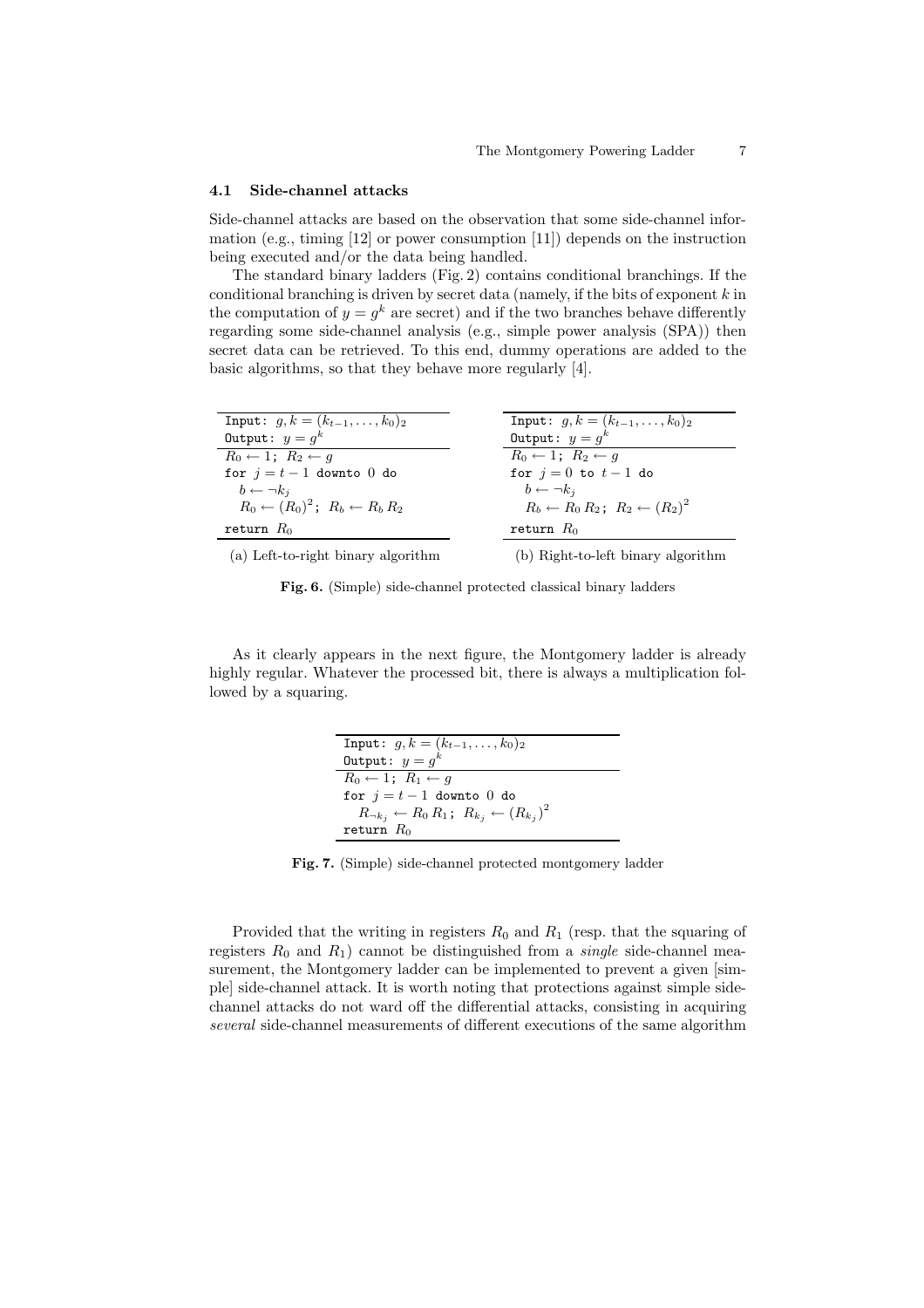and after that in performing some statistical treatment. For example, the attack of [4,  $\S 3.2$ ] conducted against the protected standard binary ladders (Fig. 6) readily applies the above protected Montgomery ladder. However, standard blinding techniques (e.g., [14, 4]) easily prevent differential attacks.

Memory-wise, compared to the protected standard binary ladders, the protected Montgomery ladder requires one less register. Furthermore, it enjoys the useful features mentioned in Section 3.

Remark 1. The Montgomery ladder for Lucas sequences (see Fig. 4) does not behave regularly. This is however not a issue for cryptographic applications as known cryptosystems based on Lucas sequences  $([20, 21])$  use for parameter  $Q$ the value  $Q = 1$ . Variables  $q_0$  and  $q_1$  are therefore useless.

## 4.2 Fault attacks

An important lesson taught in [25] is that countermeasures must be considered globally (see also [10]). This was illustrated with the C safe-error attack in [25] and with the M safe-error in [24]. The next paragraphs analyze the security of the Montgomery ladder regarding to the C and M safe-error attacks and highlight the interplay between different countermeasures.

Security against C safe-error attack It was well known that a countermeasure developed against one implementation attack does not necessarily thwart another kind of implementation attack automatically. More surprisingly, in [25], it was pointed out that a countermeasure developed against a given attack, if not carefully examined, may benefit another physical attack tremendously. In that paper, a new type of computational safe-error attack (called a C safe-error attack) was mounted against the classical, side-channel protected exponentiation algorithms of Fig. 6. The C safe-error attack is developed by inducing any temporary random computational fault(s) inside the ALU.

It is easy to see that the protected algorithm of Fig. 6 (a) (commonly known as the square-and-multiply-always exponentiation algorithm) is susceptible to a C safe-error attack. This follows by observing that since the algorithm runs in constant time, an attacker can more easily locate the exact moment of the second multiplication " $R_b \leftarrow R_b R_2$ " for each iteration. Moreover, when the current exponent bit, say  $k_j$ , is equal to 0, then this multiplication is a dummy operation and so has no influence on the final result. Therefore, if an attacker induces any kind of computational fault into the ALU during the operation of  $R_b \leftarrow R_b R_2$ at jth iteration, then according to whether the final result is incorrect or not, she may deduce if  $k_i = 1$  or  $k_i = 0$ . We note however that this attack only reveal one bit of exponent  $k$  and may be made, in some circumstances, much harder by randomizing exponent  $k$  prior to the exponentiation.

The same attack holds for the right-to-left protected algorithm of Fig. 6 (b). For the Montgomery ladder (Fig. 7), the situation is different as there are no dummy operations. Consequently, any fault induced into the ALU will result in an incorrect exponentiation result.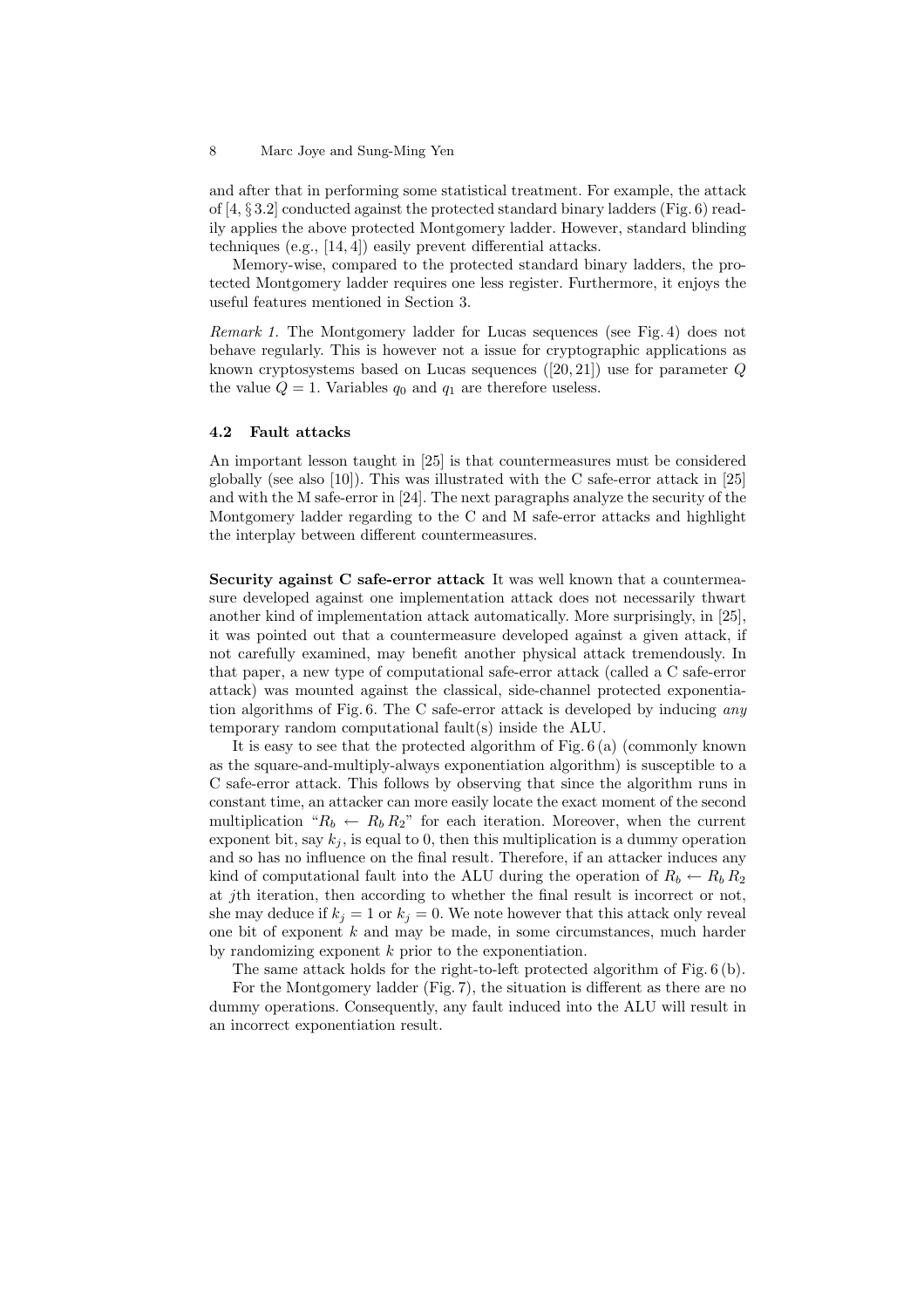Security against M safe-error attack The M safe-error pointed out in [24] can be illustrated on the modular multiplication,  $B \leftarrow A \cdot B$  mod N, by calling the program routine listed in Fig. 8 as  $B \leftarrow \text{MUL}(A, B, N)$ . In this routine, it is assumed that multiplier B is represented in a  $2^T$ -ary form as  $B = \sum_{j=0}^{m-1} B_j (2^T)^j$ , and both multiplicand A and multiplier B are sent to the routine MUL by passing their location address (i.e., the call by address technique). This call by address assumption is reasonable since it is popular for both high-level programming language (e.g., C) and all instruction-level language implementations.

| Input: $X, Y, N$                                          |
|-----------------------------------------------------------|
| Output: $R = \text{MUL}(X, Y, N)$                         |
| $R \leftarrow 0$                                          |
| for $j = m - 1$ downto 0 do                               |
| $R \leftarrow (R \cdot 2^T + X \cdot Y_j) \text{ mod } N$ |
| output $R$                                                |

Fig. 8. M safe-error on interleaved modular multiplication

The idea behind the M safe-error can be understood as follows. The value of multiplier B will be correct after the assignment operation  $B \leftarrow A \cdot B \mod N$ , even if some blocks  $B_i$  (or  $Y_i$  with the notations of Fig. 8) of the multiplier are modified after they have been employed in the modular multiplication algorithm. As suggested in  $[24]$ , this M safe-error can be avoided if  $B$  is assigned as the multiplicand, i.e., by calling the routine as  $B \leftarrow \text{MUL}(B, A, N)$ . It should be noted that the M safe-error attack needs to induce a temporary memory fault inside a register or memory location. Compared to the C safe-error attack, this implies stronger cryptanalytic assumptions, namely a higher controllability of fault location and timing.

As presented in Fig. 7, the Montgomery ladder for modular exponentiation is vulnerable to the M safe-error attack, no matter  $R_0$  or  $R_1$  is passed to the routine as the multiplier in the multiplication  $R_{\neg k_j} \leftarrow R_0 R_1$ . To prove above claim, we consider the two following possible implementations. Suppose first that  $R_1$  is assigned as the multiplier (that is, exactly the algorithm of Fig. 7):  $[R_{\neg k_j} \leftarrow R_0 R_1; R_{k_j} \leftarrow (R_{k_j})^2$ . Within this design, when  $k_j = 1$ , the two operations at iteration j are  $R_0 \leftarrow R_0 R_1$  and  $R_1 \leftarrow (R_1)^2$ . Any error induced into  $R_1$  cannot be an M safe-error. On the other hand, when  $k_j = 0$ , the two operations are  $R_1 \leftarrow R_0 R_1$  and  $R_0 \leftarrow (R_0)^2$ . An error carefully induced into the higher part of  $R_1$  is an M safe-error (because the error in register  $R_1$  is cleared after the assignment  $R_1 \leftarrow R_0 R_1$  and so do not influence the computation. Based on the two distinct behaviors, an attacker can recover the value of bit  $k_i$ . Likewise, if  $R_0$  is now assigned as the multiplier, depending on whether of an error carefully induced into  $R_0$  at iteration j is an M safe-error or not, an attacker can recover the value of bit  $k_i$ .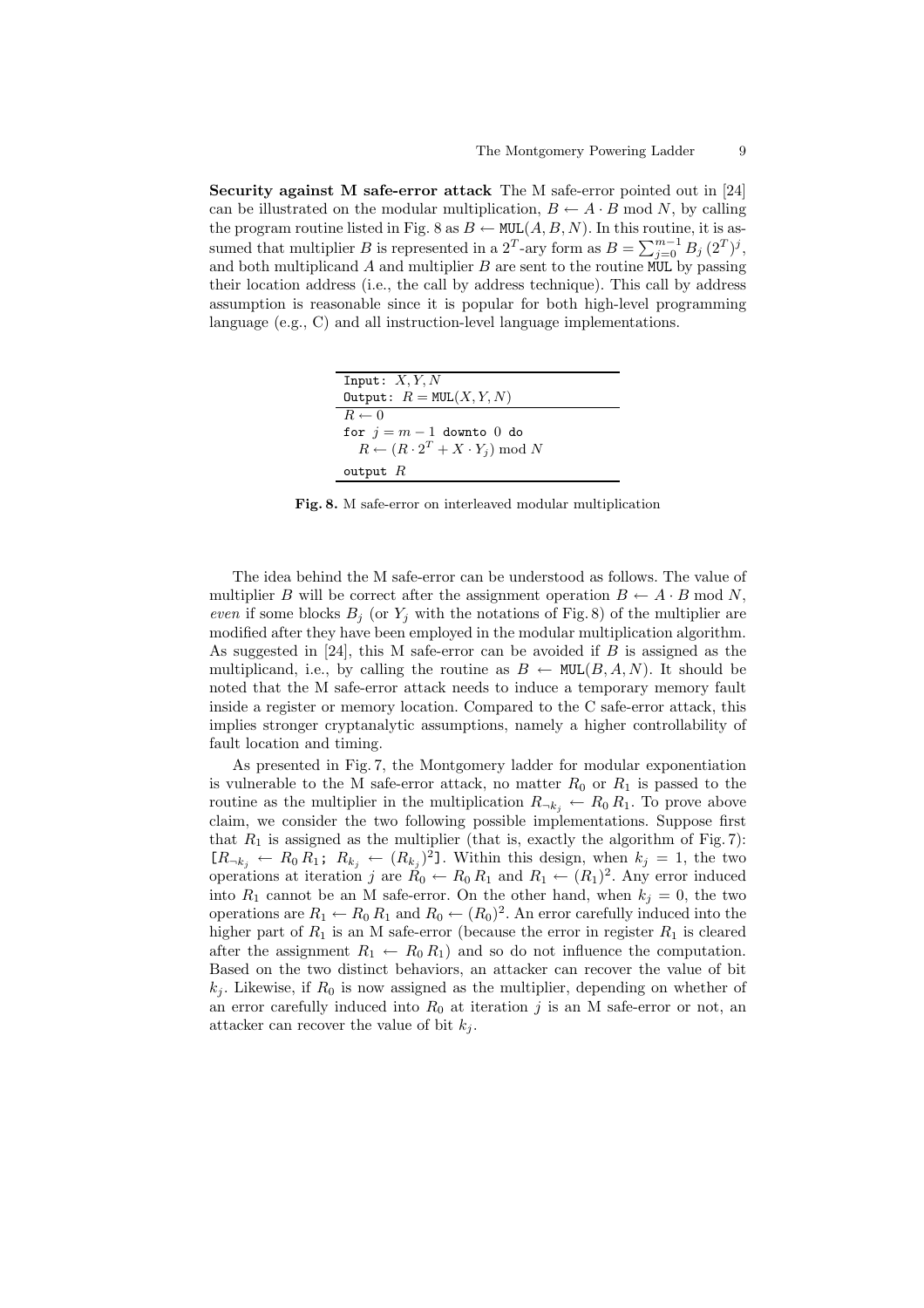As mentioned in § 3.2, the Montgomery ladder can be implemented in parallel when two ALU's are available. It can be easily verified that the above M safeerror attack still applies in this parallelized implementation if these two ALU's share the source information of  $R_0$  and  $R_1$ .

It is fairly easy to modify Montgomery ladder in order to counteract the aforementioned M safe-error attack. It suffices to perform  $R_{\neg k_j} \leftarrow R_{\neg k_j} R_{k_j}$  at each iteration instead of  $R_{\neg k_j} \leftarrow R_0 R_1$  or  $R_{\neg k_j} \leftarrow R_1 R_0$ .

| Input: $q, k = (k_{t-1}, \ldots, k_0)_2$                     |
|--------------------------------------------------------------|
| Output: $y = g^k$                                            |
| $R_0 \leftarrow 1$ ; $R_1 \leftarrow q$                      |
| for $i=t-1$ downto 0 do                                      |
| $b \leftarrow \neg k_i$                                      |
| $R_b \leftarrow R_b R_{k_i}; R_{k_i} \leftarrow (R_{k_i})^2$ |
| return $R_0$                                                 |

Fig. 9. (Simple) side-channel and M safe-error protected montgomery ladder

When  $k_j = 0$  (and  $b = 1$ ),  $R_1 \leftarrow R_1 R_0$  is executed (by calling the routine  $R_1 \leftarrow \text{MUL}(R_1, R_0)$  with  $R_0$  as multiplier). On the other hand, when  $k_j = 1$  (and  $b = 0$ ,  $R_0 \leftarrow R_0 R_1$  is executed (by calling the routine  $R_0 \leftarrow \text{MUL}(R_0, R_1)$  with  $R_1$  as multiplier). It can be verified that no matter  $k_i = 0$  or  $k_i = 1$ , any error induced into  $R_0$  or  $R_1$  cannot be an M safe-error. The proposed modification foils thus the above M safe-error attack.

# 5 Conclusion

This paper gave a generic description of Montgomery ladder in an abelian group G. It thoroughly analyzed its main features for fast computation and secure implementation on constrained devices. We hope having convinced the reader that Montgomery ladder may be a first-class substitute of the celebrated square-and-multiply algorithm.

# References

- 1. IEEE Std 1363-2000. IEEE Standard Specifications for Public-Key Cryptography. IEEE Computer Society, August 29, 2000.
- 2. G.B. Agnew, R.C. Mullin, and S.A. Vanstone. An implementation of elliptic curve cryptosystems over  $F_{2^{155}}$ . IEEE Journal on Selected Areas in Communications, 11(5):804–813, June 1993.
- 3. Eric Brier and Marc Joye. Weierstraß elliptic curves and side-channel attacks. In ´ D. Naccache and P. Paillier, editors, Public Key Cryptography, volume 2274 of Lecture Notes in Computer Science, pages 335–345. Springer-Verlag, 2002.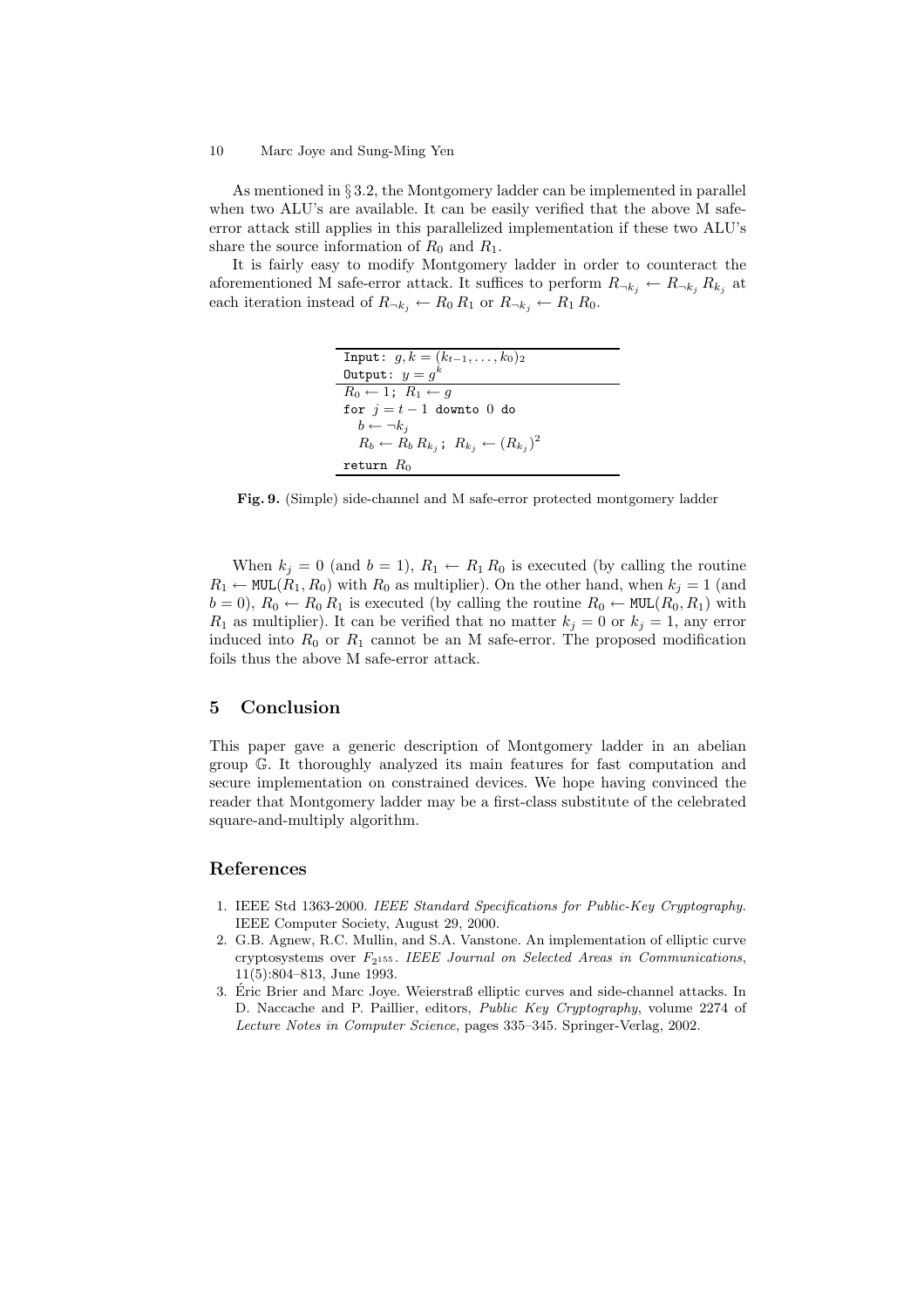- 4. Jean-Sébastien Coron. Resistance against differential power analysis for elliptic curve cryptosystems. In Ç.K. Koç and C. Paar, editors, *Cryptographic Hardware* and Embedded Systems (CHES '99), volume 1717 of Lecture Notes in Computer Science, pages 292–302. Springer-Verlag, 1999.
- 5. Richard Crandall and Carl Pomerance. Prime Numbers: A Computational Perspective. Springer-Verlag, 2001.
- 6. Wieland Fischer, Christophe Giraud, Erik Woodward Knudsen, and Jean-Pierre Seifert. Parallel scalar multiplication on general elliptic curves over  $\mathbb{F}_p$  hedged against non-differential side-channel attacks. Report 2002/007, Cryptology ePrint Archive, January 2002.
- 7. Daniel M. Gordon. A survey of fast exponentiation methods. Journal of Algorithms, 27:129–146, 1998.
- 8. Tetsuya Izu and Tsuyoshi Takagi. A fast parallel elliptic curve multiplication resistant against side channel attacks. In D. Naccache and P. Paillier, editors, Public Key Cryptography, volume 2274 of Lecture Notes in Computer Science, pages 280– 296. Springer-Verlag, 2002.
- 9. Marc Joye and Jean-Jacques Quisquater. Efficient computation of full Lucas sequences. Electronics Letters, 32(6):537–538, March 1996.
- 10. Marc Joye, Jean-Jacques Quisquater, Sung-Ming Yen, and Moti Yung. Observability analysis: Detecting when improved cryptosystems fail. In B. Preneel, editor, Topics in Cryptology – CT-RSA 2002, volume 2271 of Lecture Notes in Computer Science, pages 17–29. Springer-Verlag, 2002.
- 11. Paul Kocher, Joshua Jaffe, and Benjamin Jun. Differential power analysis. In M. Wiener, editor, Advances in Cryptology – CRYPTO '99, volume 1666 of Lecture Notes in Computer Science, pages 388–397. Springer-Verlag, 1999.
- 12. Paul C. Kocher. Timing attacks on implementations of Diffie-Hellman, RSA, DSS, and other systems. In N. Koblitz, editor, Advances in Cryptology – CRYPTO '96, volume 1109 of Lecture Notes in Computer Science, pages 104–113. Springer-Verlag, 1996.
- 13. Julio López and Ricardo Dahab. Fast multiplication on elliptic curves over  $GF(2<sup>m</sup>)$ without precomputation. In Ç.K. Koç and C. Paar, editors, Cryptographic Hardware and Embedded Systems, volume 1717 of Lecture Notes in Computer Science, pages 316–327. Springer-Verlag, 1999.
- 14. Thomas S. Messerges, Ezzy A. Dabbish, and Robert H. Sloan. Power analysis attacks of modular exponentiation in smartcards. In C.K. Koç and C. Paar, editors, Cryptographic Hardware and Embedded Systems (CHES '99), volume 1717 of Lecture Notes in Computer Science, pages 144–157. Springer-Verlag, 1999.
- 15. Atsuko Miyaji, Takatoshi Ono, and Henri Cohen. Efficient elliptic curve exponentiation. In Y. Han, T. Okamoto, and S. Qing, editors, Information and Communications Security (ICICS '97), volume 1334 of Lecture Notes in Computer Science, pages 282–290. Springer-Verlag, 1997.
- 16. Peter L. Montgomery. Speeding the Pollard and elliptic curve methods of factorization. Mathematics of Computation, 48(177):243–264, January 1987.
- 17. Peter L. Montgomery. Evaluating recurrences of form  $X_{m+n} = f(X_m, X_n, X_{m-n})$ via Lucas chains. Unpublished manuscript, January 1992.
- 18. Katsuyuki Okeya, Hiroyuki Kurumatani, and Kouichi Sakurai. Elliptic curves with the Montgomery form and their cryptographic applications. In H. Imai and Y. Zheng, editors, Public Key Cryptography, volume 1751 of Lecture Notes in Computer Science, pages 238–257. Springer-Verlag, 2000.